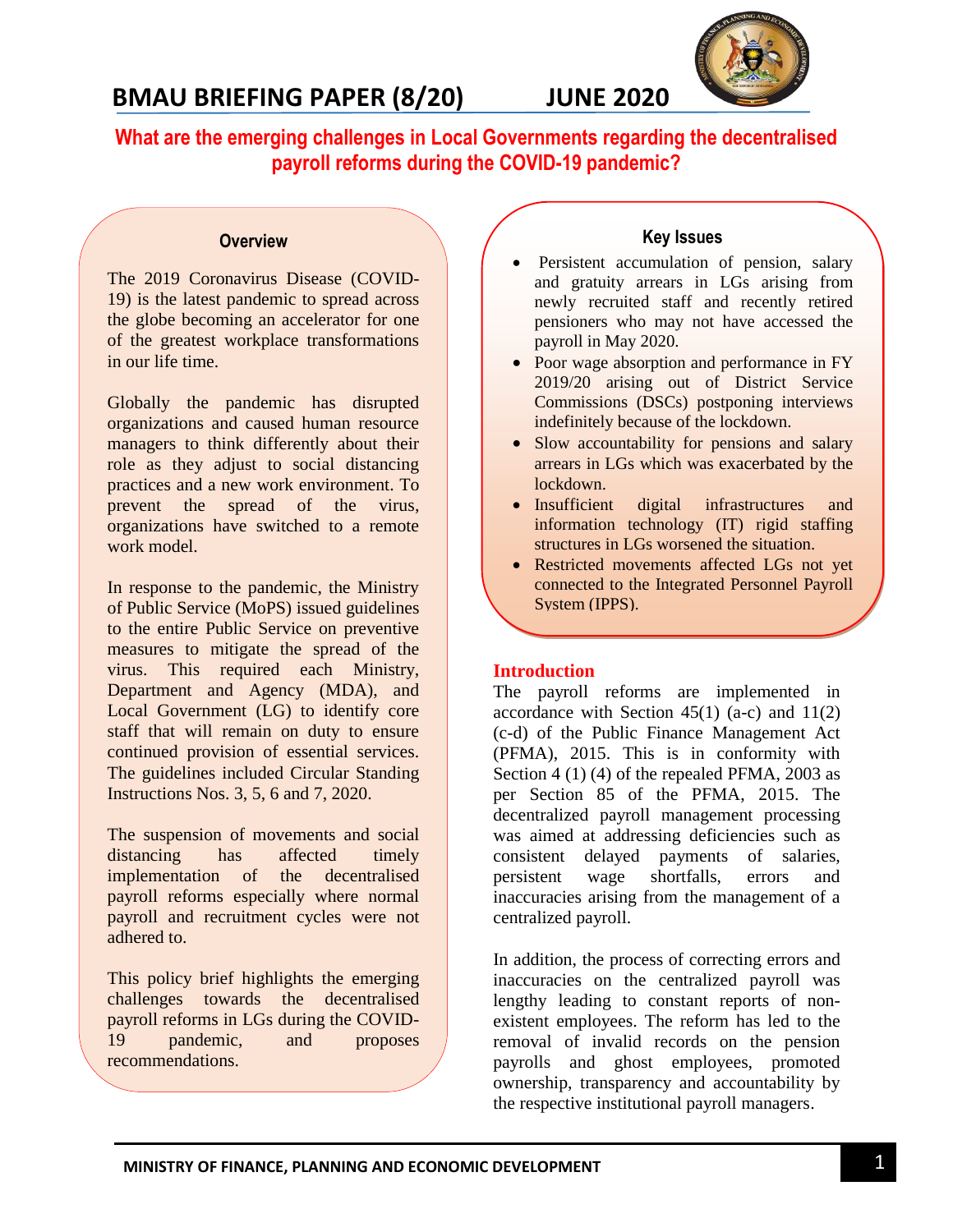

**MoPS response to the COVID-19 pandemic**

The World Health Organization declared COVID-19 a pandemic after rapidly spreading across the globe and leaving unprecedented impact on personal and professional lives. Following the confirmation of cases in Uganda, on  $30<sup>th</sup>$  March, 2020 His Excellency the President of the Republic of Uganda declared a lockdown, and accordingly motor vehicle stickers were issued to only staff with special assignments.

In response to COVID-19 pandemic, the Permanent Secretary in the Ministry of Public Service issued guidelines on continuity of services as follows:

- 1) In accordance with Circular Standing Instruction No.3 each MDA and LG was to identify skeleton staff that would remain on duty to ensure continued provision of essential services.
- 2) In accordance with Circular Standing Instruction No.5 of 2020, on contingency strategies to process salary, pension and gratuity during the lockdown to contain COVID-19 stated that;
- Processing and payment of salaries including deductions for the month of April 2020 would be undertaken using March 2020 payrolls. These included newly recruited public officers who were on the IPPS by 31st March, 2020.
- The processing and payment of pension for April 2020 was also based on the March 2020 pension payroll records. These included new pensioners whose retirement requests had been approved on the IPPS by 31st March, 2020.
- 3) In accordance with Circular Standing Instruction No.6 of 2020, on working remotely or working from home; and No.7 on post lockdown standard operating procedures for office operations public

officers were required to adopt telecommuting as one of the work methods to ensure continuity based on the needs of respective MDAs and LGs for 70% of staff whereas 30% worked in office.

Following the pandemic, the Ministry of Finance, Planning and Economic Development (MFPED) issued a Circular to all Accounting officers in LGs and MDAs prioritizing salary, wage and pensions payments. To that effect, salaries and pension were paid on time for the month of April 2020 in most LGs. However, interviews with several Accounting Officers, Human Resource Managers and some beneficiaries indicated critical challenges emerged with restricted movements and social distancing during the implementation of the payroll reforms in LGs.

## **Emerging Challenges**

**Persistent accumulation of arrears in LGs:** Previously there was a wage shortfall of Ug shs 56.831 billion for primary teachers and Ug shs 14.971 billion for secondary school teachers. These shortfalls arose out of salary enhancements. There will be persistent accumulation of arrears arising out of; inability to access all newly recruited staff on the payrolls, payment of all pension and commuted gratuity to the newly retired public officers, payment of gratuities of estates of the deceased, all staff and pensioners who had been removed from the payroll on account of non-validation and had not yet been submitted by 31<sup>st</sup> March, 2020.

**Slow accountability of salary, pension and gratuity arrears released to LGs:** Despite the prompt release of funds by MFPED in FY2019/20 to MDAs and LGs, accountability for arrears by March 2020 was slow because of; delays by MoPS to transfer and decentralize pension files, constant and abrupt transfers of accounting officers, laxity of accounting officers and this was exacerbated by restricted movements due to COVID-19 lockdown. For salary arrears in LGs; out of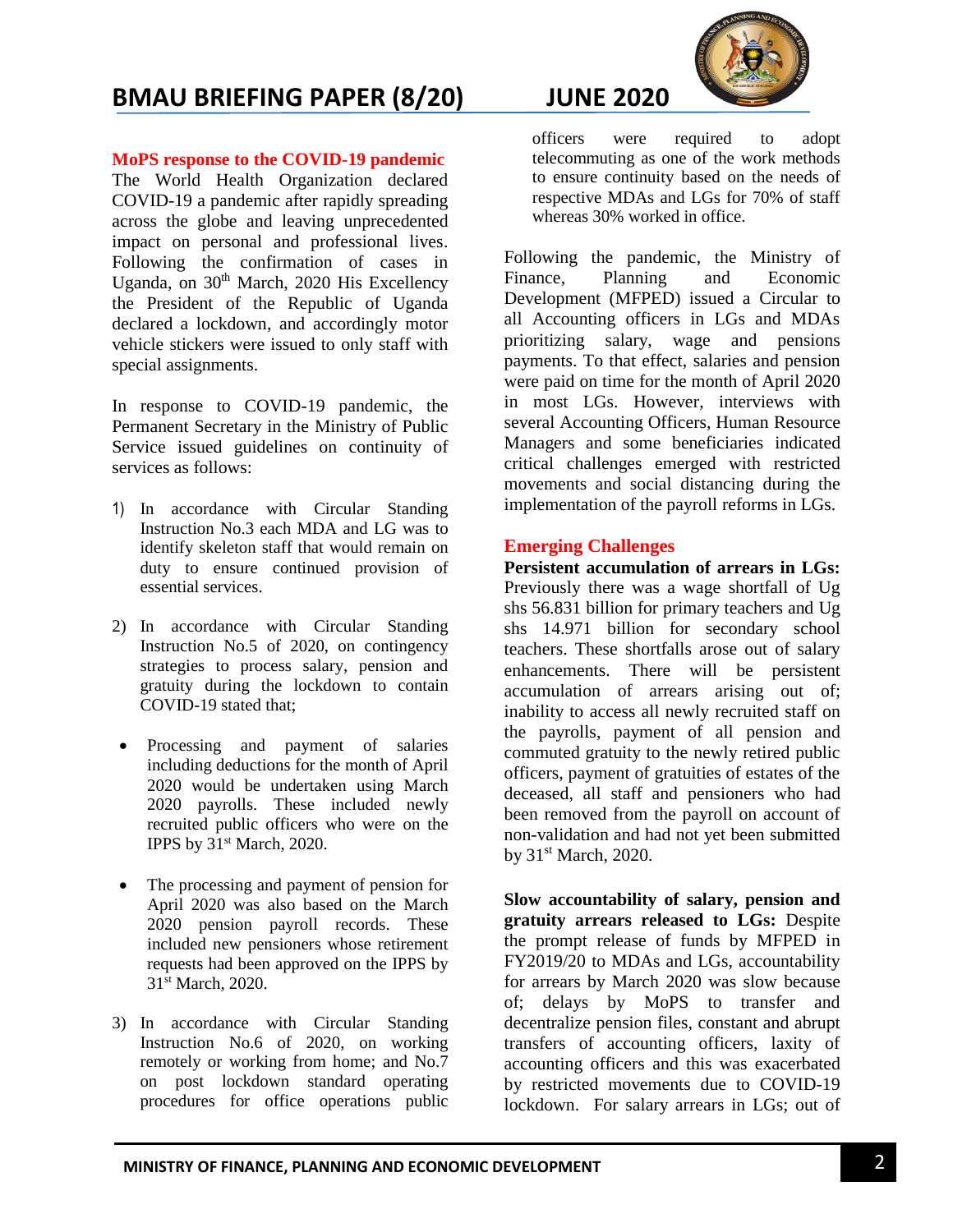

Ug shs 1.879 billion that was accounted for by 31<sup>st</sup> March, 2020, 17 Votes had fully accounted for Ug shs 0.778 billion; 21 Votes had partial accounted for Ug shs 1.101 billion, whereas 62 Votes did not account for funds spent across all the four regions in Figure 1.

#### **Figure 1: Accountability status of salary arrears of Votes by region in Ug Shs billions as at 31st March, 2020**



*Source: MFPED*

For pension and gratuity arrears, out of Ug Shs 24 billion that was accounted for by  $31<sup>st</sup>$ March 2020, only 14 Votes had fully accounted for Ug shs 5.834 billion, whereas 31 Votes had partially accounted for Ug Shs 18.9 billion as shown in Figure 2.

**Figure 2: Accountability status of pension and gratuity arrears of LG Votes by region in Ug Shs billions as at 31st March, 2020**



*Source: MFPED*

A total of 53 Votes did not account for the funds spent across all the four regions. Local Governments that have not adhered to MFPED deadlines will not be paid arrears during FY 2020/21.

**Insufficient digital infrastructure and rigid IT staffing structures in LGs:** Information technology is one of the most important facets of business in the new normal. Currently the IT staff structure is rigid. For example, an IT Officer in LG is under Administration has insufficient digital infrastructure to operate and skills in systems analysis, networking, and cybersecurity to cope up with the new normal. Besides, most LG officials have not embraced remote working, and lack knowledge in zoom and video conferencing which is still a big challenge. Following the pandemic, there is need for strong well-organized IT in the LGs.

**Poor wage absorption and performance:** Most LGs were cleared by MoPS in FY 2019/20 to recruit health workers for upgraded Health Centre IIIs, and teachers for both primary and secondary seed schools. However, most DSCs postponed all interviews indefinitely because of the transport restrictions. Furthermore, most DSC Commissioners and applicants lack digital skills to conduct interviews online. The unsuccessful recruitments will affect the wage absorption and performance for FY 2019/20 as unspent balances will be retained by MFPED.

**High rate of labour turnover of Principal Human Resource Officers (PHRO):** The biggest problem with these reforms is the PHROs in LGs originally trained by MoPS in decentralized payroll reforms have either joined other institutions, or been relinquished of the position by Accounting Officers because of corruption tendencies. The acting human resources officers working as skeleton staff during the pandemic are not trained and conversant with the reforms and Public Service guidelines. This was evident in the districts of Kayunga, Luweero, Bugiri,